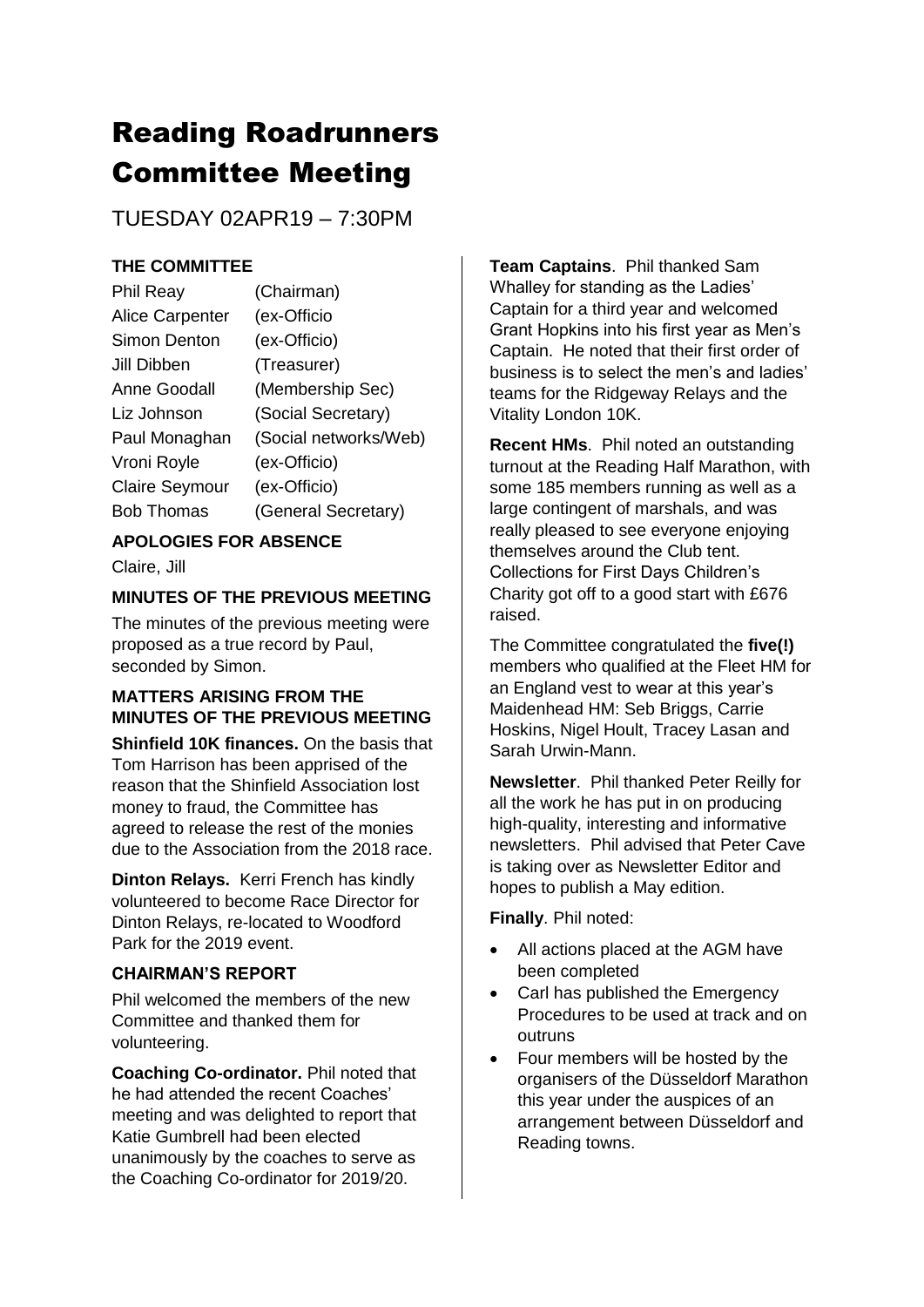• Carl will continue to liaise between the Club and the London Marathon and will continue to organise members marshalling LM events.

## **TREASURER'S REPORT**

Phil thanked Jill for providing a written report for the meeting as she was unable to attend.

**Bank accounts**. Jill's reports that she now has full access to BACS and that is now her preferred means of paying from Club funds. Hence members wishing to be reimbursed for expenses need to provide their account details with their claims.

Jill noted that the required signatories for cheques paid from the Club accounts are now out-of-date. The Committee agreed that the signatories should be changed to Jill, Phil, and Anne.

The Club's accounts presently require cheques to be signed by two approved signatories. NatWest is using this to prevent Jill being granted a Debit Card, which is a serious limitation, especially in regard to booking venues for social events. Noting that Jill already has access to BACS, which has no two-person rule, it would be sensible to dispense with the two-signatory requirement for cheques, which should remove the block on her receiving a debit card. The Committee unanimously approved Jill requesting NatWest to revise the account as stated.

**CASC**. Jill has been researching the Club's tax status and has received advice that the Club should consider applying to HMRC to become a Community Amateur Sports Club. Jill has contacted HMRC and awaits a response.

Bob noted that he achieved CASC status some years ago in a previous position as the chairman of a different club and has some concerns regarding the implications of this initiative. As a minimum, achieving CASC status will require changes to the Club constitution and may require

extensive membership attendance records to be maintained. This requires further research and discussion.

## **GENERAL SECRETARY'S REPORT**

**AGM.** Bob noted that the AGM went smoothly and that there were no objections to any of the matters brought before the assembly. All the actions placed have been discharged.

#### **Harmonising male & female conditions.**

The AGM unanimously endorsed the petition raised by Katie Gumbrell to harmonise how men and women are treated by the Club. The Championship has been aligned, and Bob has contacted the Race Directors asking them to work towards harmonisation across their respective events.

It remains to codify this principle into the Constitution, which requires endorsement by the next AGM. Bob presented draft wording to the Committee, which was approved so that it can be presented to the AGM as a Committee proposal.

The draft wording is:

"Pursuant to all members being treated equally, whilst continuing to provide separate events for men and women, any race or competition staged by the Club shall harmonise the rules of competition, race distances and prizes between the men's and women's events. Where feasible, the Club should encourage other organisations with which it engages to adopt a similar approach."

**Sports bodies affiliation**. The Committee approved renewal of the Club's affiliation with England Athletics and Southern England Athletics Association, which Anne will action.

#### **MEMBERSHIP SECRETARY'S REPORT**

Anne reported that twelve new members joined during March.

Anne reminded everyone that the period of grace for renewing membership after the end-Feb expiry has now elapsed and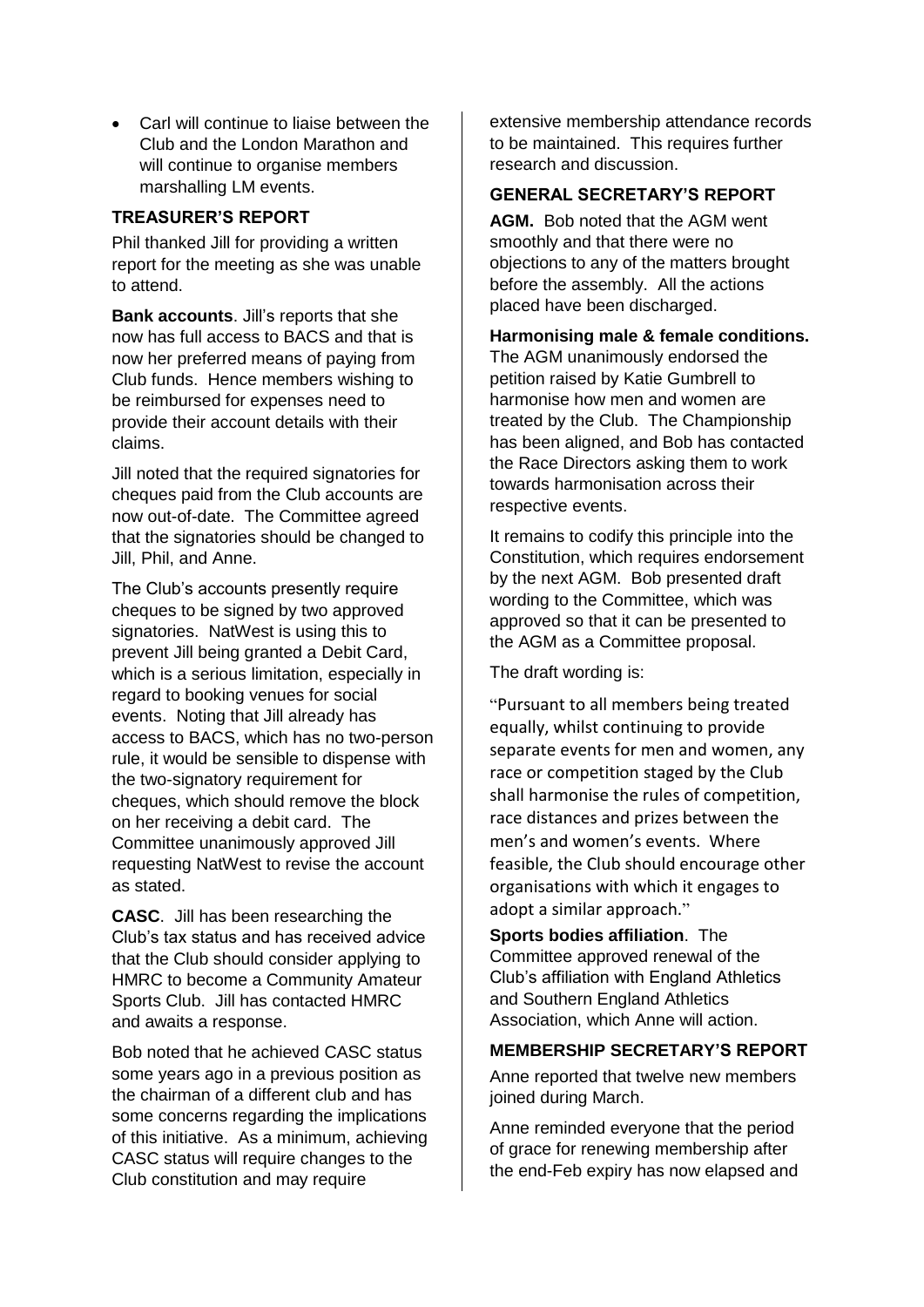people who have not renewed are now deemed to have resigned. Bob was tasked with disabling their online accounts.

## **SOCIAL SECRETARY'S REPORT**

Phil welcomed Liz as the new Social Secretary.

**Dinner Dance.** Anne requested approval to pay the deposit to secure Sonning Golf Club as the venue for the 2020 Dinner Dance, which was approved.

**Spring Do**. Liz explained that she is presently focused on organising a Spring Do, which she hopes to stage in May. The XC Championship awards will be presented to winners attending this event.

**Socials schedule**. Liz will publish a calendar of planned and potential social events for the year in due course.

#### **COACHING REPORT**

Vroni presented Katie's report.

**Track etiquette**. Despite repeated requests and reminders, track sessions are still marred by members who refuse to respect the Club's rules for use of the track. The Committee was tasked to consider what sanctions could be put in place to deter members from continuing to ignore these very simple rules.

**Coaching structure**. Katie advised that Claire Marks will be standing down as a coach shortly and that Katherine Sargeant is working with Claire in preparation for taking over her coaching group.

Katie requested a mandate from the Committee to undertake a bottom-up review of how the Club provides coaching, which she duly received. As part of this review, coaches will be encouraged to refresh and extend their qualifications, the cost of which will be borne by the Club.

In the light of this review, further requests to train to become coaches are temporarily put on hold until we have clarity on how many coaches are needed

and the qualifications they will require in the revised structure.

#### **ANY OTHER BUSINESS**

**Mortimer 10K.** Bob presented the budget for this year's Mortimer 10K, pointing out that, with the loss of the main sponsor, making a profit will be challenging. Entry fees are increased from £10/£15 to £14/£18 (online/EOD), but finances will still be tight. The budget was approved.

**XC Champs**. Phil has received a request to review the way the XC Championship has been scored for the 2018/19 season as it appears to be inconsistent with the published rules.

Owing to the last scheduled event being cancelled at short notice, the required number of qualifying events was reduced from five to four on the basis that members were prevented from completing the required five events. However, this meant that some members who had already completed their five events felt that they were disadvantaged; and members who had not already run in five events and were not intending to run in the last event were rewarded.

Following a lengthy discussion in which the validity of both arguments was acknowledged, the Committee resolved unanimously to ask the XC Championship organiser, Andy Blenkinsop, to recalculate the results based on the fiveevent qualification, as published in the rules.

**Social media**. Phil has received a request from Kerri French to provide an external-facing Facebook page to be used to promote our open events. The Committee agreed in principle.

Phil has also received a request for a Club to provide an Instagram account, which will be considered.

Paul noted that the Club's Twitter account is not used to any great extent and intends to investigate how it could be re-launched to add value.